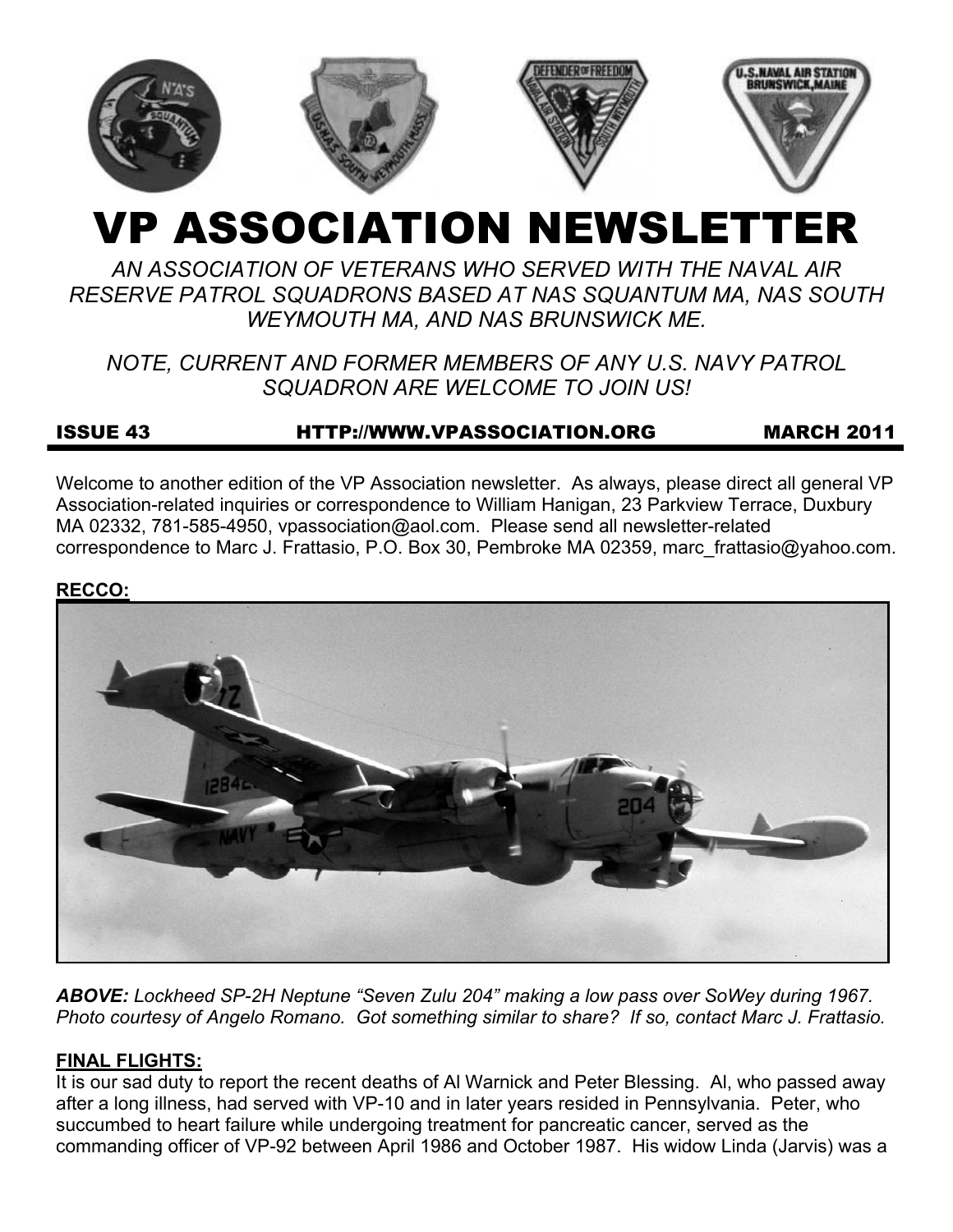CPO in the squadron. They resided in Kentucky in later years. Peter will be buried with full military honors at the Arlington National Cemetery on April 20<sup>th</sup>.

## **ILL SHIPMATE IN NEED OF CHEERING UP:**

Francis MacIntire remains ill and basically stuck at home as reported in the previous newsletter. He was a WW2 veteran who later served as a stationkeeper (ADR) on the VP and VR line at NAS Squantum and NAS South Weymouth between 1946 and 1955. Francis would appreciate hearing from any of his old Navy friends. You can write to Francis at 114 Hill Street, Raynham MA 02767 or call him at 508-821-4783.

## **THE VP ASSOCIATION'S ANNUAL REUNION:**

It's never too early to make plans to attend the VP Association's annual reunion! We hold our annual reunion on a Saturday in September (usually during the latter half of the month) at Hanscom AFB in Bedford, MA. More information about this year's event will be presented in the next issue. Stand by!

#### **ADMIN FUND DONATIONS:**

The VP Association has no dues and contributions are always welcome to help defray the cost of printing and mailing newsletters to shipmates without e-mail. We'd like to thank Philip Baker, Ray Beauchemin, Joseph Dion, Dan Ready, and Frank Wall for their contributions to the admin fund.

#### **SPEAKING OF THE COST OF PRINTING AND MAILING NEWSLETTERS…**

If you have an e-mail address and have been receiving this newsletter through the U.S. Postal Service then we do not have a valid e-mail address for you. If this is your situation, please contact Bill Hanigan via e-mail as soon as possible so we can begin sending your newsletter to you by e-mail.

## **LOST CONTACT:**

Please let Bill Hanigan know whenever your street or e-mail address changes. We are looking for valid contact information for Bo Jones, formerly of North Pitt Street in Alexandria, VA.

#### **NEW MEMBERS:**

| Barbara (Bourn)<br>Bauer-Chen<br>Bobbi5@yahoo.com<br>VP-44, VPU-1,<br>$VP-92$                                     | <b>Brian Cabral</b><br>707 Mesa Ridge<br>San Antonio, TX 78258<br>bcabral@datumpointllc.com<br>VP-92, VP-94 | Edward M. Koch Jr.<br>2013 Alban Lane<br>Bowie, MD 20716<br>EdKoch1952@gmail.com<br>$VP-8$ | Ross Lewis<br>rmcniellewis@aol.com<br>$VP-23$                                                      | J. Michael McKinney<br>michael.mckinney@Imco.com<br>Lockheed Martin Aeronautics                    |
|-------------------------------------------------------------------------------------------------------------------|-------------------------------------------------------------------------------------------------------------|--------------------------------------------------------------------------------------------|----------------------------------------------------------------------------------------------------|----------------------------------------------------------------------------------------------------|
| Jerry Newman<br>143 Rembert Drive<br>Atoka, TN 38004<br>901-837-2615<br>jern46@bigriver.net<br>VP-8, VP-40, VP-31 | John Prichette<br>577 Finson Rd<br>Bangor, ME 04401<br>j_prichette@yahoo.com<br>VP-5, VP-11                 | Lanny Starr<br>508-359-4811<br>lanny.starr@comcast.net<br>$VP-92$                          | <b>Grant Strakoulas</b><br>3237 S. Erie Ave<br>Tulsa, Ok. 74135<br>grant610@cox.net<br>VP-9, VP-67 | Don Vestal<br>563 N. Lincoln Ave<br>Fullerton, CA 92831<br>vplanner@roadrunner.com<br>VP-31, VP-40 |

## **HELP WANTED:**

Cindy MacKool, who was one of the VP-93 people who came over to VP-92 on the weekend airlifts after NAF Selfridge closed down in the early 1990s, is looking for a VP-92 challenge coin. If you've got an extra one that you can give up contact Cindy directly at 586-242-7777 or cmac404@aol.com.

Did anybody out there know a pilot named John J. Moriarty at NAS Squantum or NAS South Weymouth? If so, please contact his daughter Patricia via e-mail at plm1212@comcast.net. She is working on a family genealogy and would like to know more about her father's Navy Reserve career.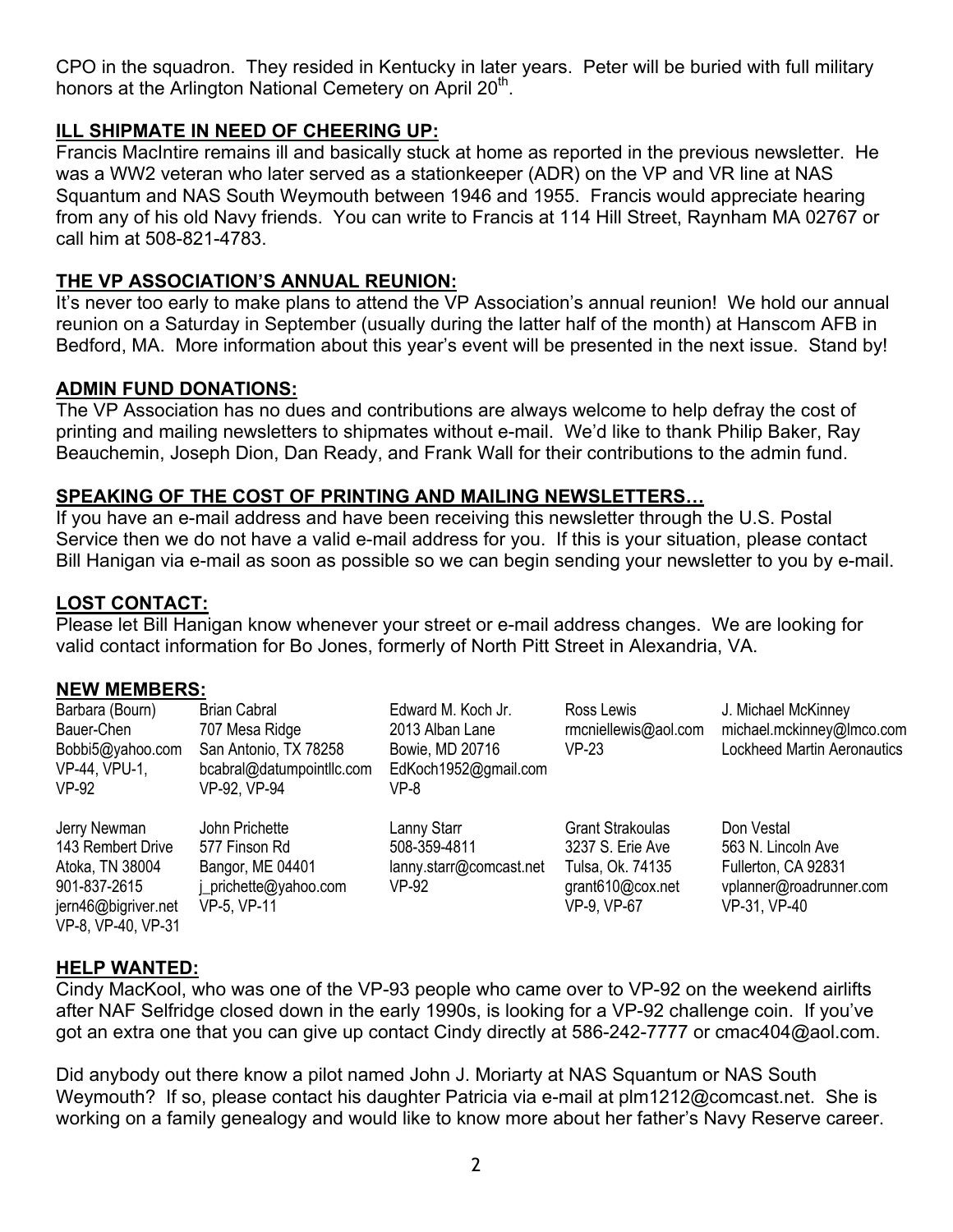## **THE 2011 MARITIME PATROL AND RECONNAISSANCE HERITAGE CELEBRATION:**

The Navy is celebrating the 100<sup>th</sup> anniversary of naval aviation this year. It all began when the Navy Department sent LT T. C. Ellyson to the Curtiss Aviation Camp at North Island in San Diego, CA to learn to fly. Glenn Curtiss pronounced LT Ellyson qualified to fly on April 12, 1911. He was presented with an Aero Club of America pilot license on July  $6<sup>th</sup>$  and designated Naval Aviator #1.

The Navy plans to hold a number of commemorative events across the country this year. Here's an important message from LCDR Robert Wilkerson of VP-30 about the most important of these events from our perspective, the up-coming 2011 Maritime Patrol and Reconnaissance Heritage Celebration:

In recognition of the Centennial of Naval Aviation (CoNA), the 2011 Maritime Patrol and Reconnaissance Heritage Celebration will be held at NAS Jacksonville from 4-6 April, 2011 in conjunction with the annual MPRF Reunion. Heritage events run from Monday-Wednesday and include a Flight Suit Dinner with guest speaker Vice Admiral Myers, Commander Naval Air Forces. Other highlights include a Heritage Fly-in, Heritage Golf Tournament, PBY rededication and more. As the Navy wants maximum participation from every era of MPR aviation, the events are open to all current and past MPRF warriors.

Information on the event, as well as, registration, is provided on the CoNA website (www.mprfcona.org). The website includes information on travel, lodging, base info and a detailed description of each event. There is a \$20 registration fee, which includes an official patch and coin designed for the celebration. The event is fully supported by the MPRF and we intend to make it one of the most memorable events to date.

During the "heritage dinner," we will be introducing the inductees into the inaugural "Hall of Honor." The inaugural MPRF Hall of Honor will set a precedent of honoring the men and women who have helped shape the heritage of our community and/or displayed acts of heroism in and out of combat. Beginning in 2011, these individuals will be honored in conjunction with future Maritime Patrol and Reconnaissance Force Reunions.

We are currently looking for nominations to the inaugural MPRF Hall of Honor. These nominations will be gathered via the MPRF Centennial of Naval Aviation (CoNA) Celebration website (http://www.mprfcona.org) and judged by a panel of MPRF Flag Officers. Once approved, the 2011 selectees will be presented at the MPRF Heritage Dinner during the CoNA Celebration. The requirements for submission are any members who have made significant contributions which have shaped Maritime Patrol and Reconnaissance Force heritage or displayed acts of heroism during the following eras: WWII, Korea, Vietnam, The Cold War, Post Cold War, and Global War on Terror.

Any suggestions, ideas and assistance would be greatly appreciated, as we plan this first-of-its-kind event. Your help, in particular, in promoting the MPRF Centennial of Naval Aviation Celebration will be the foundation that makes this a historical event. We look forward to working with you. Please feel free to contact LCDR Rob Wilkerson by telephone at (904) 542-5373 or via e-mail at vp30\_mprfcona@navy.mil if you have any questions or suggestions about this event. Registration forms for this event can be obtained through the MPRF Centennial of Naval Aviation (CoNA) Celebration website at http://www.mprfcona.org or by contacting LCDR Wilkerson

directly.

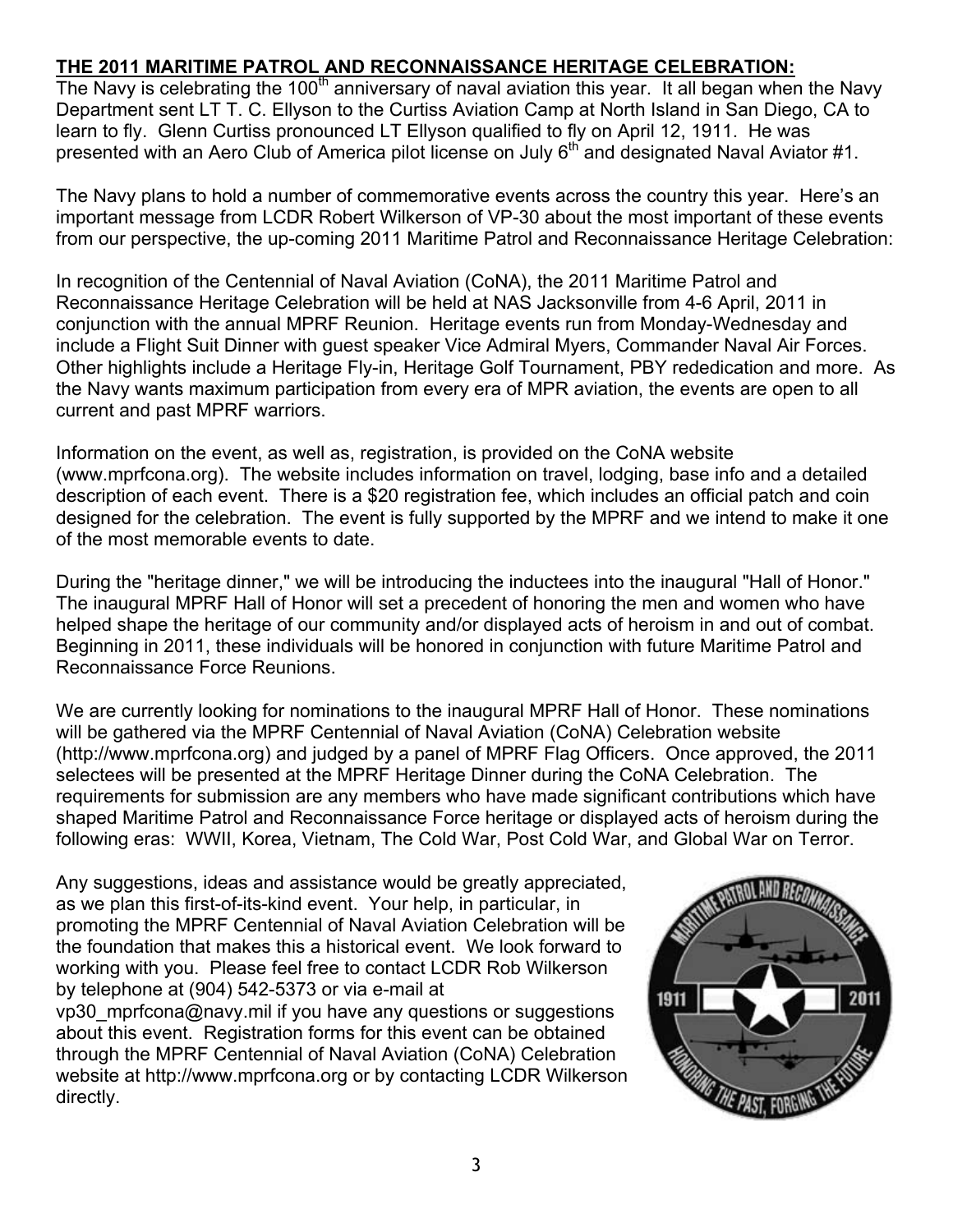## **MPA HERITAGE COLOR SCHEMES:**



As part of the MPRF Centennial of Naval Aviation Celebration described above the Navy is painting several Lockheed P-3 Orions in what they call "heritage" color schemes. Among these are the designs at left. From top-to-bottom are a P-3 in a representation of the blue and gray camouflage colors applied to Navy maritime patrol aircraft during 1942, a P-3 in the original seaplane gray and white colors used in the early 1960s, and the black and white color scheme used on the first EP-3s. There is supposed to be at least one P-3 painted up in the light gull gray and white color scheme with full-color squadron markings on its tail to represent the 1970s and 1980s period as well. These aircraft will be on display at NAS Jacksonville in April.

## **THE NATIONAL MUSEUM OF NAVAL AVIATION BRICK PAVER PROGRAM:**

The National Museum of Naval Aviation in Pensacola, FL is soliciting sponsorship of custom engraved paving bricks as a fund-raiser. These paving bricks will be used to pave a new "brick plaza" on the grounds of the museum with the money raised from this effort going to help support the museum's aircraft restoration programs and other worthy purposes associated with the museum.

There are two different sized paving bricks available, one for \$100 and the other for \$250. The \$100 brick has space for two 20-character lines of text while the \$250 brick has space for four lines of text. The museum suggests that you have a brick engraved with your name, rank, units you served with, etc., as a memorial to your service. You can check out the program and make arrangements to sponsor a brick on-line at http://www.navalaviationmuseum.org or write to the Naval Aviation Museum Foundation at 1750 Radford Blvd. Suite B, NAS Pensacola FL 32508 or call them at 850-453-2389.

## **BLUE ANGELS RETURNING TO FORMER NAS BRUNSWICK IN AUGUST:**

The Navy is bringing the Blue Angels to Brunswick, ME on the weekend of August  $27<sup>th</sup>$  and  $28<sup>th</sup>$  2011 for what is being called the Great State of Maine Air Show & Business Aviation Expo. Former NAS Brunswick is now called Brunswick Landing and the air show is being hosted by the Midcoast Regional Development Authority, the state agency charged with transitioning the base from military to civilian use. For more information about the air show go to http://www.greatstateofmaineairshow.us.

## **STREET AT SOUTHFIELD NAMED FOR RECORD-SETTING NADU BLIMP:**

LNR Property LLC, in consultation with the Association of Naval Aviation Patriot Squadron, has decided to name a major street in the first residential neighborhood presently under construction on the SouthField development at former NAS South Weymouth, Massachusetts "Snow Bird Avenue" in honor of the famous Navy blimp. The Snow Bird, Goodyear ZPG-2 Seafarer BuNo 141561, made a record-setting unrefueled non-stop flight across the Atlantic Ocean and back during March 1957.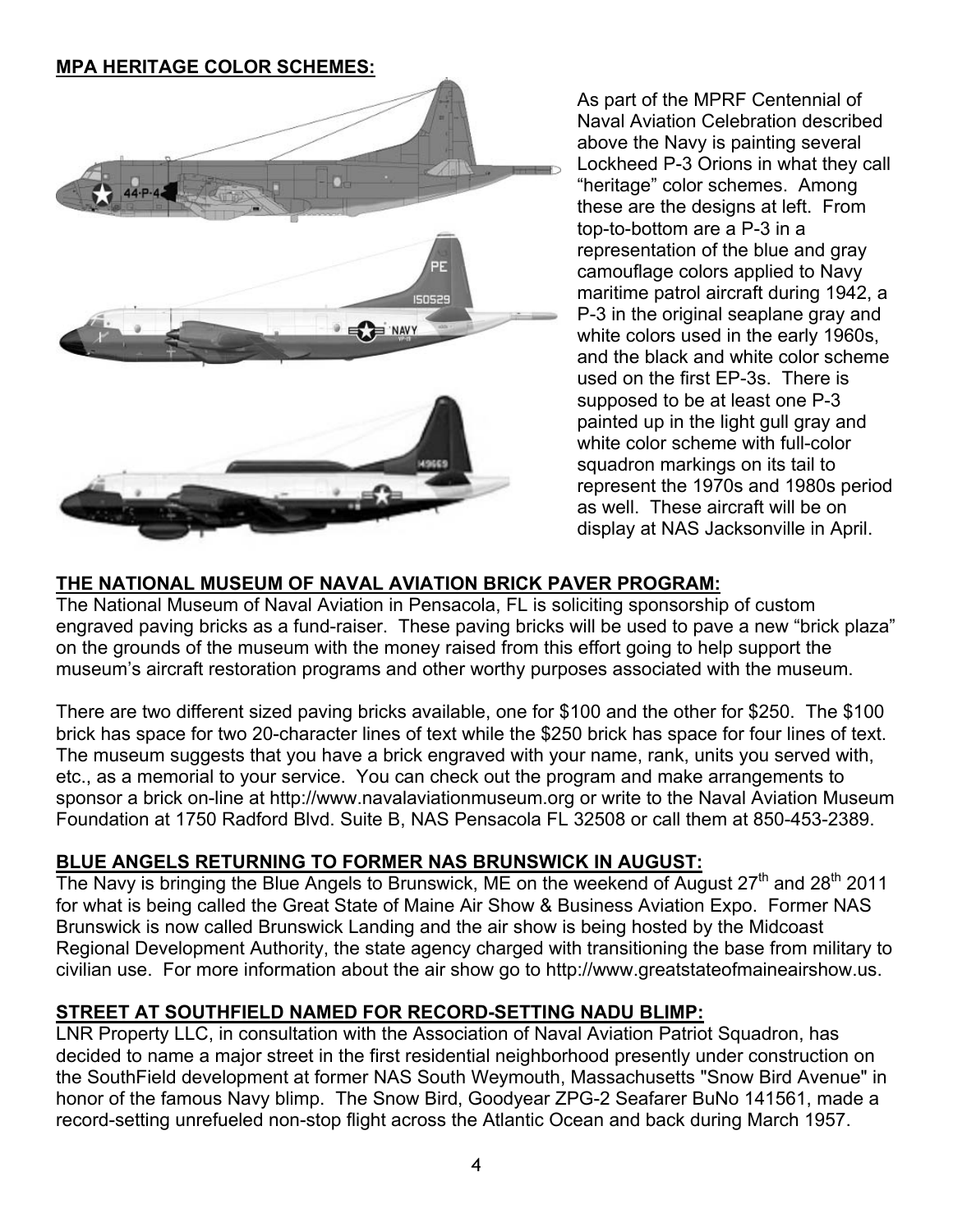Operated at that time by the Naval Air Development Unit (NADU) based at NAS South Weymouth, the Snow Bird departed "SoWey" on March 4th 1957, flew across the Atlantic Ocean to Africa, turned southwest, and then returned to the Continental United States at NAS Key West, FL on March 15th. The blimp remained in the air for 264.2 hours and flew a total of 9,448 miles. By so doing, the Snow Bird broke the previous unrefueled endurance record for an aircraft of 6,980 miles set by the German passenger airship Graf Zeppelin during 1929. The Snow Bird's mission commander, CDR Jack B. Hunt, was awarded the 1957 Harmon Trophy in the aeronaut category for this achievement.

LNR Property LLC is in the process of developing the former NAS South Weymouth property into a planned mixed-use residential and commercial community called SouthField. The Association of Naval Aviation Patriot Squadron is a local ANA affiliate that operates the Shea Field Naval Aviation Historical Museum and the Shea Memorial Grove, both dedicated to preserving the heritage of NAS Squantum and NAS South Weymouth, at the SouthField development. The Association of Naval Aviation Patriot Squadron welcomes new members. Membership is only \$15 per year and members meet once a month in the museum spaces at the old USN Shea Fitness Center gymnasium on the SouthField development. For details, see the group's web site at http://www.anapatriotsquadron.org.

*RIGHT: Work is progressing on the first residential neighborhood on former NAS South Weymouth. Note Hangar One and the old checkerboard-painted water tank in the background. If you want photos of the base, get out there soon and take them. Nearly all the old Navy buildings are marked with signs indicating that they are condemned and they won't be there forever. Courtesy of LNR Property LLC.*



## **NAVY PLANS TO KEEP 40 P-3C ORIONS (Inside the Navy 11/01/10):**

The Navy plans on keeping about 40 P-3C Orion maritime surveillance aircraft online years after the fleet's scheduled shutdown in 2019 due to the cancellation of the EPX spy plane program, a Lockheed Martin official said last week. The Navy had been planning on phasing out all P-3s by 2019 to make way for the follow-on P-8A Poseidon, scheduled to begin joining the fleet in 2013.

However, the P-3C program office announced at Lockheed's annual P-3 international operators support conference in Marietta, GA, last week that the Navy intends to fly special mission P-3Cs beyond that because there is no replacement for them since EPX was canceled earlier this year, Ray Burick, Lockheed's vice-president for the P-3C program, told Inside the Navy. "They anticipate flying a handful of airplanes, about 40 planes, specifically special mission airplanes, well beyond 2019 because there's no fundamental replacement program," Burick said. "The Navy cannot replace special mission airplanes unless they've demonstrated a fully operational platform."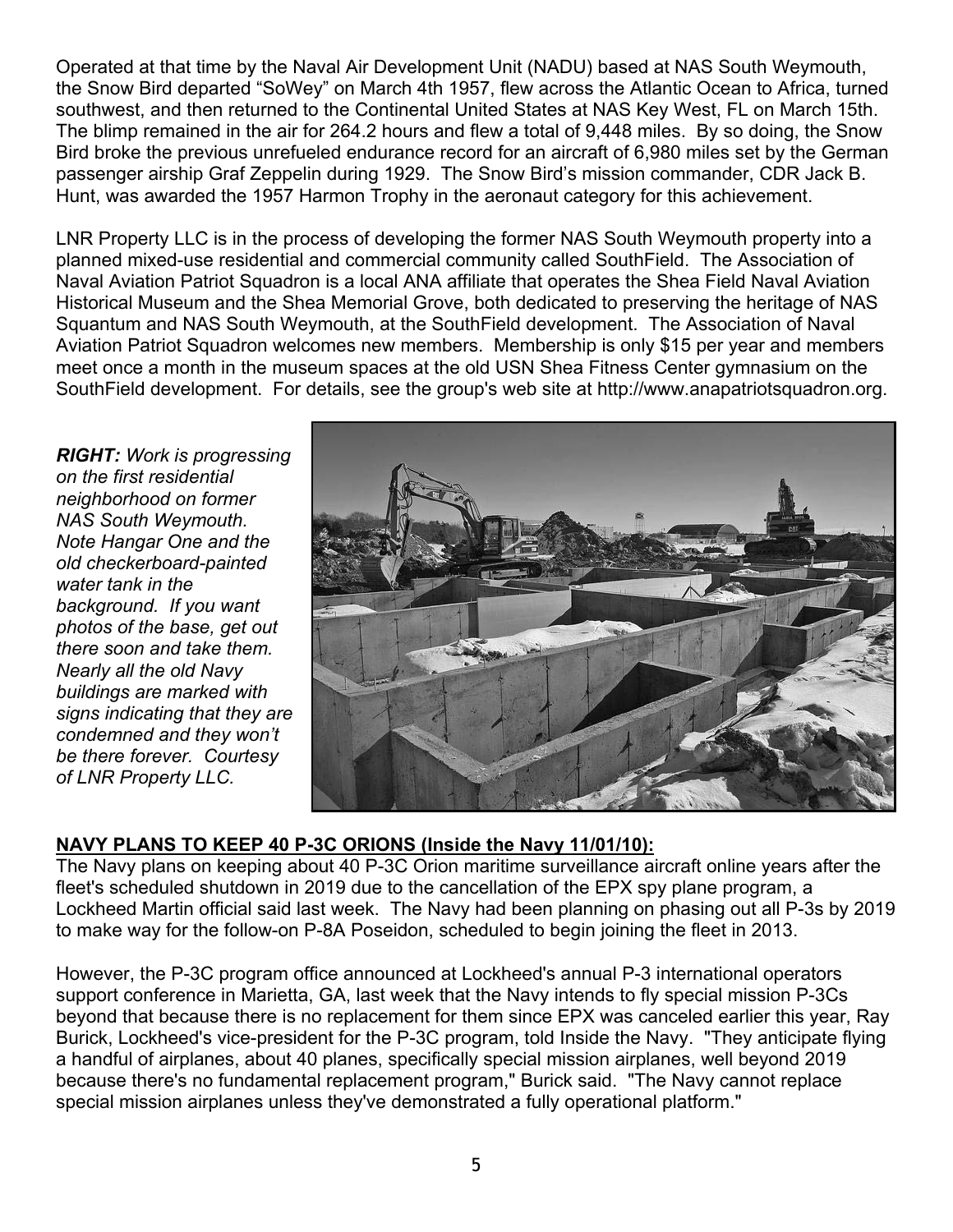The news comes as the Navy is in the midst of a program to install new wing kits on the aging aircraft to deal with fatigue issues that have plagued the fleet. The Navy is still trying to dig itself out of a hole caused by the December 2007 grounding of a quarter of the P-3C fleet. The aircraft was originally intended to last 7,500 hours, but the average aircraft is beyond 16,500 hours now and must last for many more years to fill the maritime surveillance role until the P-8A comes online.

The new wing kits will add an extra 15,000 hours to the life of the aircraft, however, and "my guess is they'll fly much longer than that," Burick said. Burick said installing the new wing kits will increase the aircraft's availability and reduce the risk to the fleet. He noted that P-3C aircraft in Canada - hundreds of P-3s are flown by other nations around the world - are already in the high 20,000s, proving the aircraft can last far beyond the Navy's average P-3 service life levels.

The new wing kits can better resist corrosion that comes from flying many hours over the sea, he said. "We identified a new aluminum alloy that is five times more corrosion resistant," he said. "With the new wing, you have an airplane that can go 20 to 25 years based on your flight profiles."

#### *Inside the Navy Article by Dan Taylor*

## **KESTREL LANDS AT BNAS, SETS UP SHOP IN HANGAR 6 (Brunswick Times 12/17/10):**

BRUNSWICK — Nearly a year after the last military plane departed from Brunswick Naval Air Station, the touchdown of Kestrel Aircraft Co.'s prototype JP10 on Thursday at the base offered a tangible sign of the property's civilian future.

The 37-foot-long turboprop airplane, piloted by Joe Thorne, arrived with Kestrel Aircraft chairman Alan Klapmeier, Midcoast Regional Redevelopment Authority Executive Director Steve Levesque and state Sen. Stan Gerzofsky, D-Brunswick, just after 3:30 p.m. The aircraft taxied to an open bay at the cavernous Navy Hangar 6, and was pushed inside by 10 company and base redevelopment officials. Navy officials granted Kestrel special permission to land on the runways, which have otherwise been closed to aircraft since late January.

With much fanfare in July, the startup airplane manufacturer announced its choice of Brunswick as the site where Kestrel will launch its headquarters. Gov. John Baldacci, base redevelopment officials and a host of dignitaries gathered July 23 at Augusta State Airport to formally welcome Klapmeier's team to Maine, amid promises of a \$100 million project and, eventually, 300 new high-paying jobs.

But until the cornerstone tenant arrived to set up shop Thursday, base redevelopment news remained confined to the realm of hopes, expectations and paperwork. "This is the first one with a piece of equipment and some personnel here," Arthur Mayo, chairman of the MRRA board of trustees, said Thursday. " This is a banner day."

Kestrel's arrival comes just two days after information technology firm Resilient Communications announced it also plans to set up shop on base property, an initiative that redevelopment officials hope will create 150 jobs. The Navy is scheduled to close Brunswick Naval Air Station by May 31 of next year, after which the 3,200-acre property will be available for civilian use and renamed Brunswick Landing. In the meantime, Midcoast Regional Redevelopment Authority (MRRA) representatives have worked with the Navy to gain early access to air station buildings seen as key to jump-starting local job creation. The MRRA is charged with overseeing the civilian redevelopment of the base, and is focused on replacing the thousands of jobs lost as a result of the Navy's departure.

On Thursday, the Kestrel airplane landing in Brunswick offered the highest profile sign yet of changes to come. With Kestrel officials starting work in Hangar 6, the largest private employer thus far for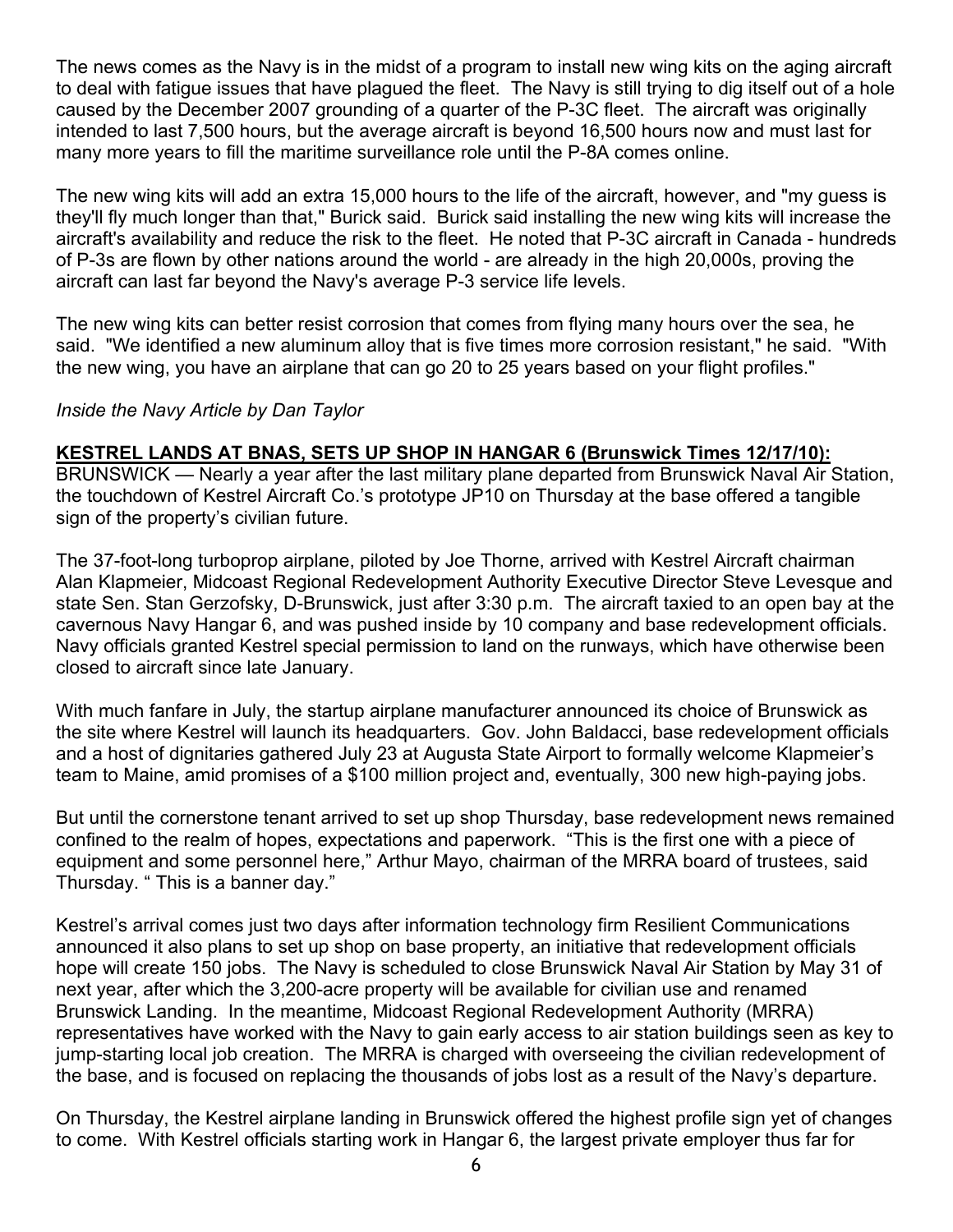Brunswick Landing went from being a strong proposal to a physical reality. "I was asked, 'How do you feel about the depression in the community?' and I said, 'I really don't see that,'" Klapmeier, who co-founded the successful Cirrus Aircraft Co. and served as its chairman for 25 years before leaving the company last year. "We see this as a great opportunity. We are really excited about being here."

Kestrel has a 10-year lease agreement with MRRA to occupy about 93,000 square feet of the 174,000-square-foot hangar. Klapmeier said the company's next most immediate task is to push through "a lot of paperwork" related to financing, then assemble a team to build composite parts for mock-ups and engineering studies. During the next six months, the company will likely gather an initial work force of about 50 team leaders, engineers and support staff as it looks to finish designing and certifying its first model, the 37-foot-long JP10. Over the next five years, the company plans to increase its employment to more than 300 workers as it moves into manufacturing phases.

In addition to Kestrel and Resilient, Swedish medical supplies producer Mölnlycke Health Care plans to build a nearly 80,000-square-foot research and manufacturing facility on base property. Harpswell-based Great Island Boat Yard has moved large crafts into another section of Hangar 6 for winter storage, and Bowdoin College and Southern Maine Community College plan to expand onto base property as well.

## *Brunswick Times Article by Seth Koenig*

## **BRUNSWICK GETTING PRIVATE AIRPORT (Portland Press Herald 02/04/11):**

More than 990 acres with runways, hangars and other aviation facilities will be given at no cost to the agency that is overseeing the redevelopment of the Brunswick Naval Air Station. That means that in just two months, Brunswick will be home to a fully functional airport. The Brunswick Executive Airport will open for business April 2.

The Navy's conveyance of the airport and surrounding land to the Midcoast Regional Redevelopment Authority will be announced Monday during a ceremony at 10 a.m. in Hangar 6. Gov. Paul LePage, U.S. Rep. Chellie Pingree, D-Maine, base commander Capt. Will Fitzgerald and officials from the Base Closure and Realignment Commission are expected to attend, said the authority's Executive Director Steve Levesque. Levesque said the conveyance is a significant milestone in the redevelopment of the base from military to civilian use. "It represents the first major piece of property transferred to us by the Navy," he said.

The Navy discontinued use of its Brunswick base in January 2010. The base will officially be closed down -- the victim of a national effort to close military installations -- on May 31. The land transfer follows a review of the proposed airport operation by the Federal Aviation Administration and the Navy. The FAA had to make sure that the airport could safely handle air traffic before it could agree to the property transfer, said Jeffrey Jordan, deputy director of the redevelopment authority.

The transfer of land and airport facilities will allow the authority to establish a civilian airport in Brunswick. A private company, FlightLevel Aviation, will handle landings and takeoffs by privately owned planes and jets, general aviation aircraft and planes that are owned by tenants of the base.

Levesque said the Brunswick Executive Airport will enhance the state's airport system. It will have dual 8,000-foot-long runways and more than 300,000 square feet of hangar space. Levesque said the authority has approved leases with Kestrel Aircraft Co., Resilient Communications, Maine Tool and Machine, Molnlycke Health Care and FlightLevel Aviation.

*Portland Press Herald article by Dennis Hoey*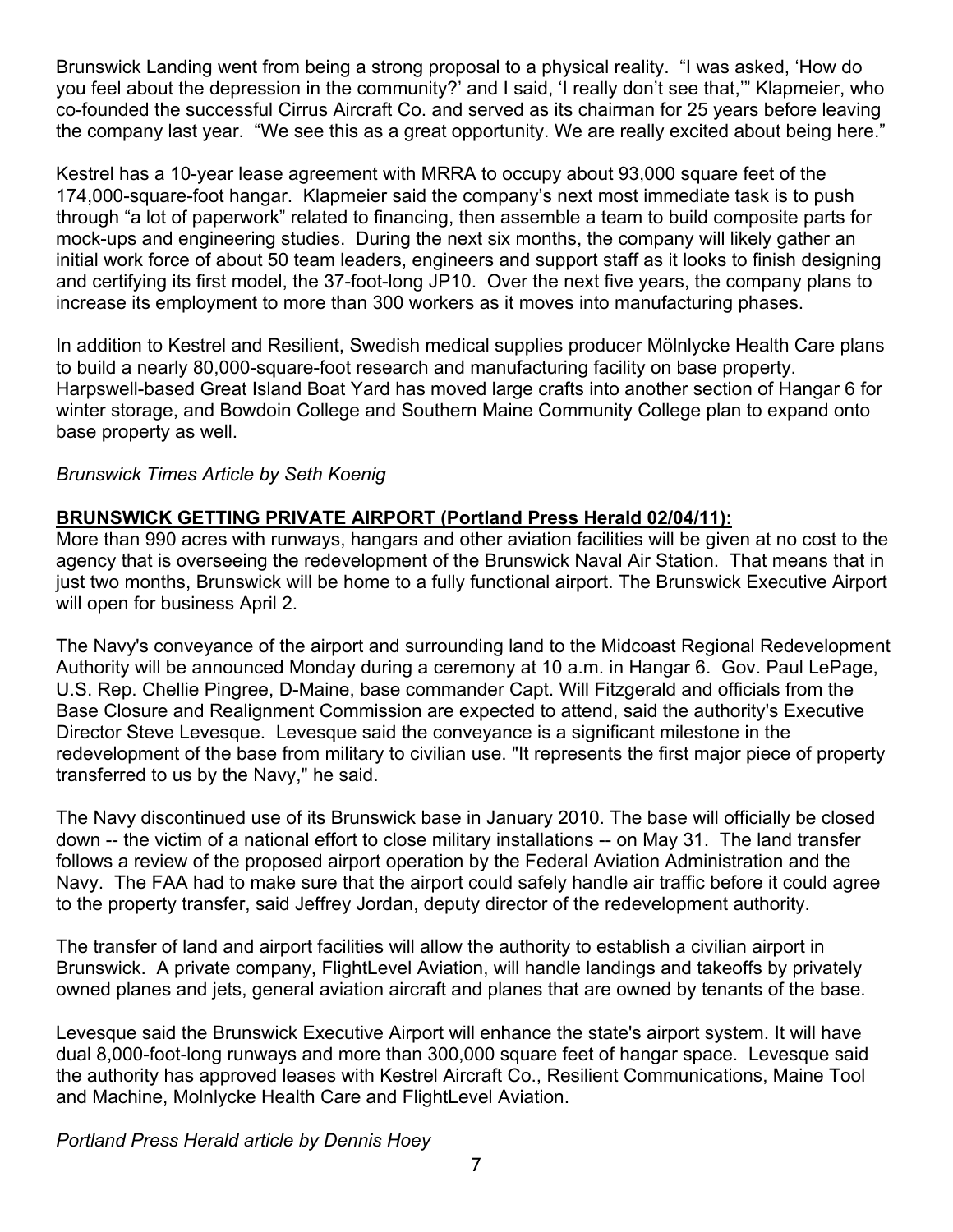## **SEVERODVINSK: STEALTHILY PROWLING AFTER AIRCRAFT CARRIERS (Voice of Russia):**

The Russian Navy is set to receive a powerful shot in the arm – the marines will welcome the newest multipurpose Yasen-class submarine - the Severodvinsk. The nuclear powered attack submarine is armed with several types of cruise missiles and torpedo launchers, and can be used to accomplish a wide range of tasks, including seeking out enemy aircraft carriers. But its core function is supporting ballistic missile-carrying nuclear submarines that are part of the country's strategic nuclear forces, notes an expert at the Institute of Political and Military Analysis, Alexander Khramchikhin.

This sub doesn't belong to the triad of strategic forces: this is a multipurpose – that is, torpedolaunching – submarine. It strengthens the stability of this triad. Missile subs can't function without such torpedo and multipurpose submarines. Right now, we have an obvious imbalance: there are three missile subs being built and only two torpedo ones. Meanwhile, there should be at least twice as many of the latter as of the former. So the introduction of the Severodvinsk is an absolutely essential thing. Such vehicles guard the missile carriers and can engage both the submarines and surface ships of the enemy. And now, with the help of cruise missiles, land targets are also possible, the expert points out.

The Severodvinsk submarine is a fourth generation vehicle. This project is an update of third generation Akula – also known as Shark or Typhoon – class submarines, which are successfully accomplishing their missions in the oceans of the world. The construction of the Severodvinsk is distinctly different from its predecessors, both in terms of its body and its armaments. The vessel is equipped with a nuclear energy block, which fully accords with modern nuclear safety requirements. The submarine is also decked out with the newest communication and navigation equipment and has a pressurized water reactor. The Yasen submarines surpass the newest US Sea Wolf vessels as far as quietness goes. The Russian missile carrier is armed with eight missile launchers for the newest supersonic Oniks cruise missiles, which have a range of 300 km – and there are 32 such missiles on board the ship. Several such rockets can be used in a strike. Thanks to a the digital databases of the magnetic and physical fields of various types of ships, the Oniks missiles can independently identify targets, classify them and automatically distribute themselves in the course of the attack.

Following the Severodvinsk's entry into service, a number of other submarines of the same type are set to be built. The Sevmash factory in Severodvinsk has started construction of the second Yasen class vehicle, the multipurpose Kazan sub. It is set to join the Navy's combat forces in 2015.

For the first time in the history of Russian shipbuilding, torpedo launchers will be placed in the central part rather than the front of the submarine to make room for the antenna of a new hydro-acoustic system. Thanks to the latest developments of Russian military-industrial complex, such submarines will surpass their foreign analogies as far as noiselessness and stealth.

## **NEW MILITARY ID CARD REQUIREMENTS (from VP-912's James Tanner):**

With the recent upgrade and installation to DEERS/RAPIDS 7.0 there are increased security requirements that must be met in order to obtain either a Common Access Card or dependent identification card. Among the many changes the most important is each identification card recipient must present two forms of identification. The mandatory requirement to present two forms of identification cannot be waived. The DEERS/RAPIDS 7.0 system will not produce a new CAC or dependent identification card without first scanning in your two forms of identification. For further information, and to see a list of acceptable forms of identification, go to http://www.cac.mil.

## **THE ANA PATRIOT SQUADRON:**

The ANA Patriot Squadron, a local affiliate of the Association of Naval Aviation that maintains the Shea Memorial Grove and operates the Shea Field Naval Aviation Historical Museum on the site of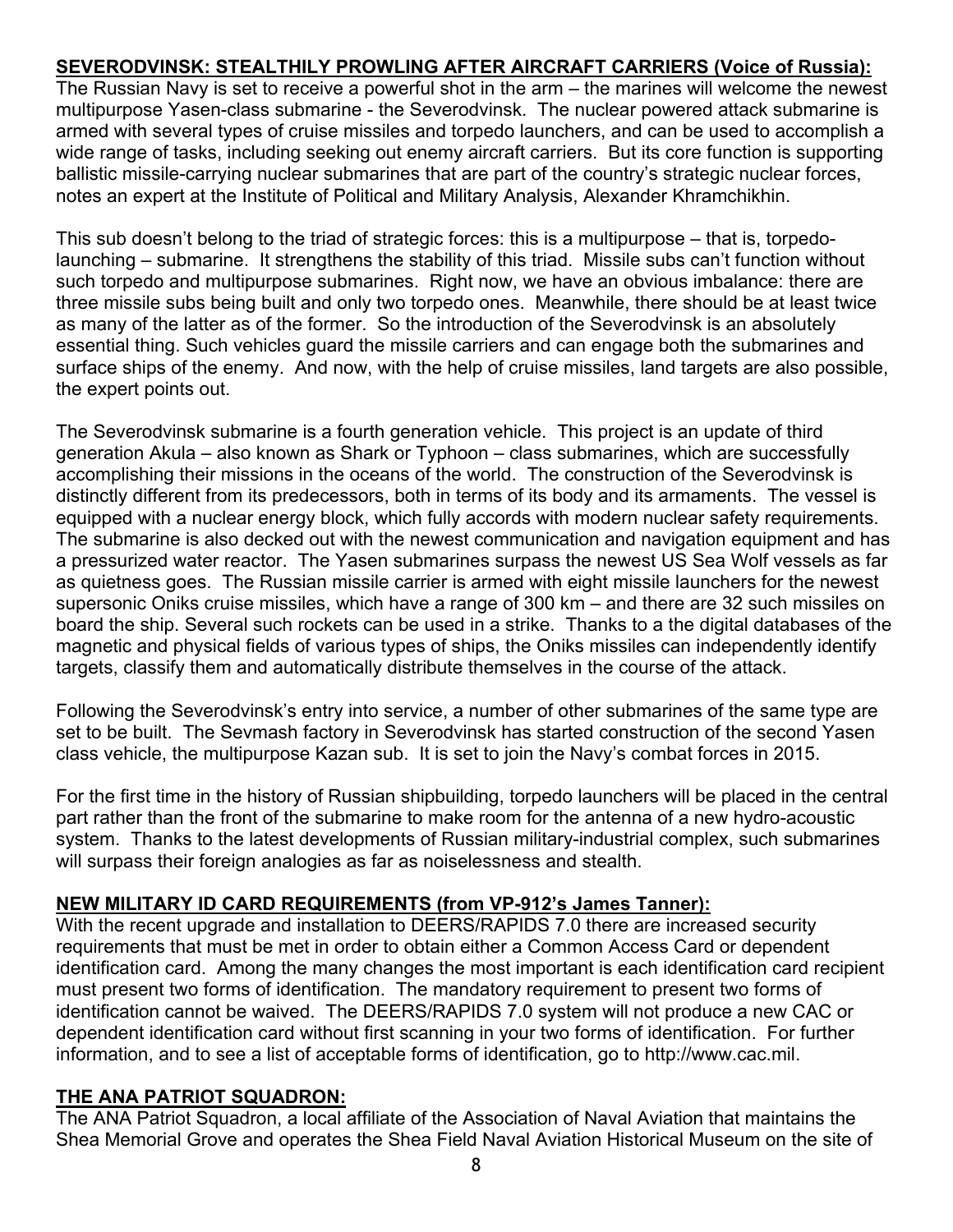former NAS South Weymouth, has been trying to accommodate younger members by meeting every few months on Saturdays. This is a great group of people who were associated with or are interested in the heritage of NAS Squantum and NAS South Weymouth. Check them out on the Internet at http://www.anapatriotsquadron.org, attend a meeting or two, and consider becoming a member. The Saturday meetings are typically held for an hour starting at 11 AM in the museum spaces in the Shea Fitness Center (remember that?) and members usually go to a local pizza parlor for lunch afterwards.

# **NAS SQUANTUM, NAS SOUTH WEYMOUTH, AND NAS BRUNSWICK PATCHES AVAILABLE:**

McGrogan's Patch Designs has patches for NAS Squantum, South Weymouth, Brunswick and other USN bases available. To order, go to the McGrogan's link on the VP Association web site's Geedunk page at http://www.vpassociation.org or call them directly at 208-762-4481.



## **RECOMMENDED READING:**

Did you know that the Central Intelligence Agency in cooperation with the United States Air Force, the United States Navy, and the Nationalist Chinese Air Force flew various types of aircraft including Lockheed P-2 Neptunes and P-3 Orions on intelligence-collection and other "black ops" type missions over Communist China throughout the 1950s and 1960s and that at least ten aircraft were shot down and about a hundred aircrewmembers were killed in gun battles with PRC MIG fighters? Well, it happened and for many years these missions were kept a very closely guarded secret. However, in recent years the Department of Defense has declassified many details regarding these clandestine overflights. This new book, "The Black Bats" (ISBN 978-0-7643-3513-6), by Chris Pocock and Clarence Fu, tells the story of this little-known aspect of the Cold War in the Far East in 144 pages and with over 100 black & white photos. You can purchase this terrific book at any time on any day of the week over the Internet from on-line bookseller Amazon at http://www.amazon.com or special order it from any good book store.



## **ON THE INTERNET:**

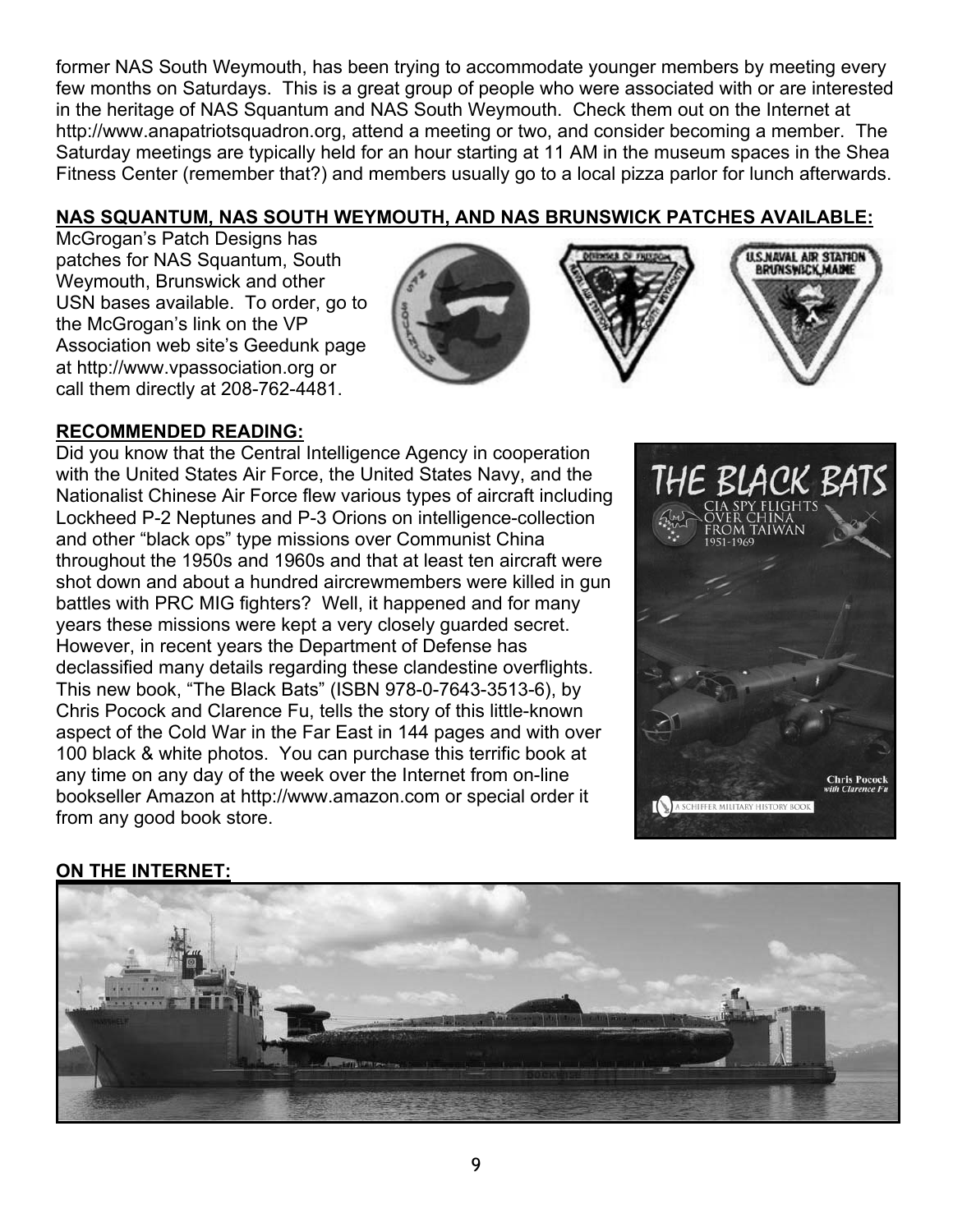Here's something that you've really got to see for yourself. The Russians are decommissioning surplus nuclear submarines by dumping them at sea. There's a web site called "English Russia" that has a gazillion photos showing a pair of Victor II class SSNs being disposed of in this manner, the photo shown on the previous page being just one sample of what's available out there. Check this web site out at http://englishrussia.com/index.php/2010/05/30/final-song-of-transshelf-subs-transport/.

#### **MONTHLY MEETING:**

Don't forget that we meet for lunch on the last Thursday of every month at the Officer's Club at Hanscom AFB in Bedford, MA from 1130 to 1330. Please join us if you can. If you don't have a military ID (base stickers are no longer required) contact Okie O'Connell at 781-335-0553 or Bill Hanigan at 781-585-4950 so your name can be added to the base's security access list. Note, all persons without a military ID are required to enter the base at the civilian gate, not the Hartwell gate.

## **PARTING SHOTS:**



*LEFT: Here's the first of the "heritage" P-3s that will be on display at NAS Jacksonville during the MPRF Centennial of Naval Aviation Celebration in April. This aircraft has been painted up in the blue and gray camouflage color scheme used on Navy patrol aircraft during the first year or two of the Second World War. BELOW: Here's the VP-6 "heritage" P-3 in the dark seaplane gray color scheme worn by Orions up through the mid-1960s at NAS JAX. Looks neat, huh? Photos courtesy of VP-30's LCDR Robert Wilkerson.*

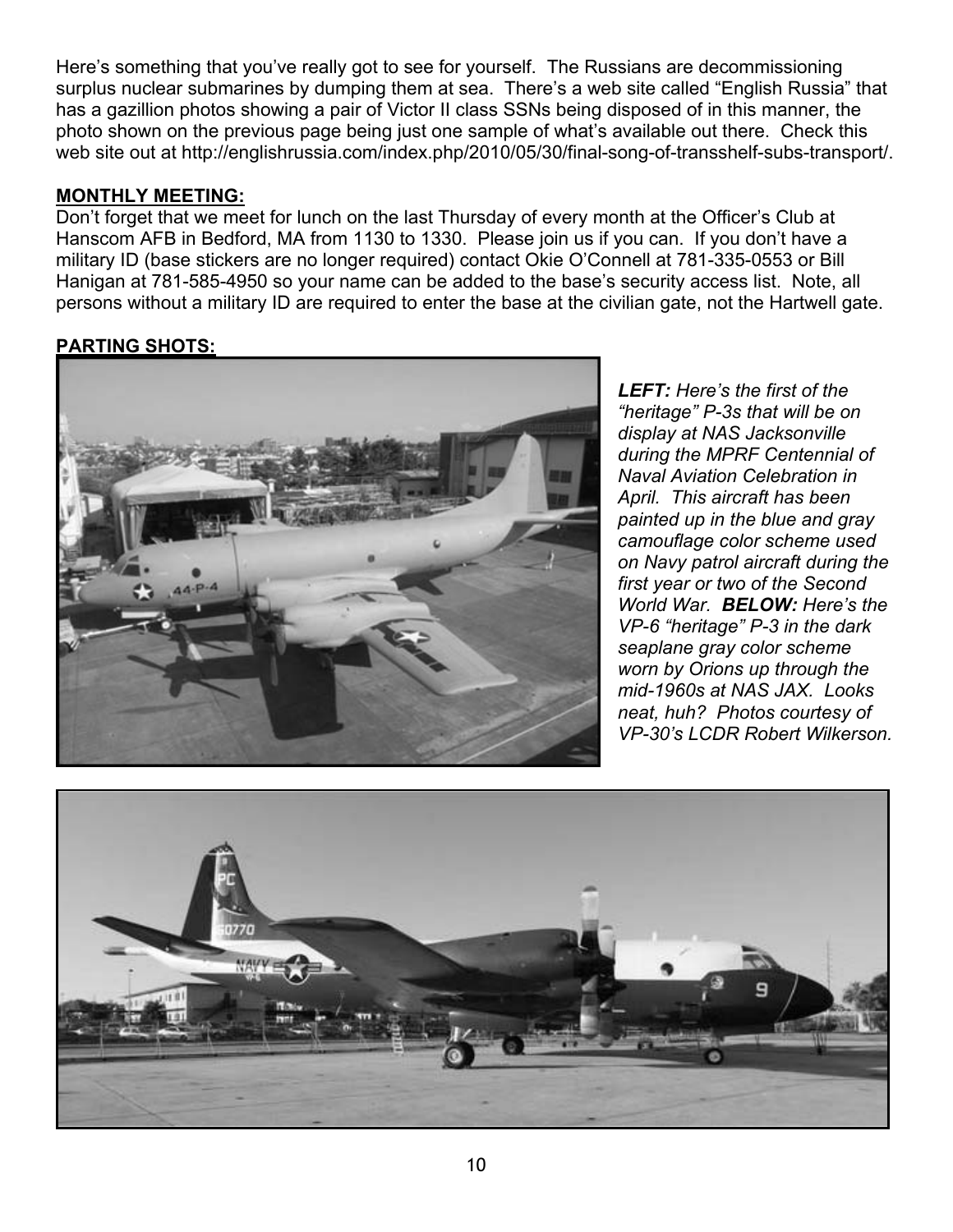

*ABOVE: Many older VP Association members started out in NAS South Weymouth's VS squadrons. Here's a shot of VS-911 members from Middleboro, MA around 1960. BELOW: Here's a shot of VP-92's CAC-5 that was taken sometime in the late 1970s or early 1980s. Courtesy of Charlie Sylvia.*